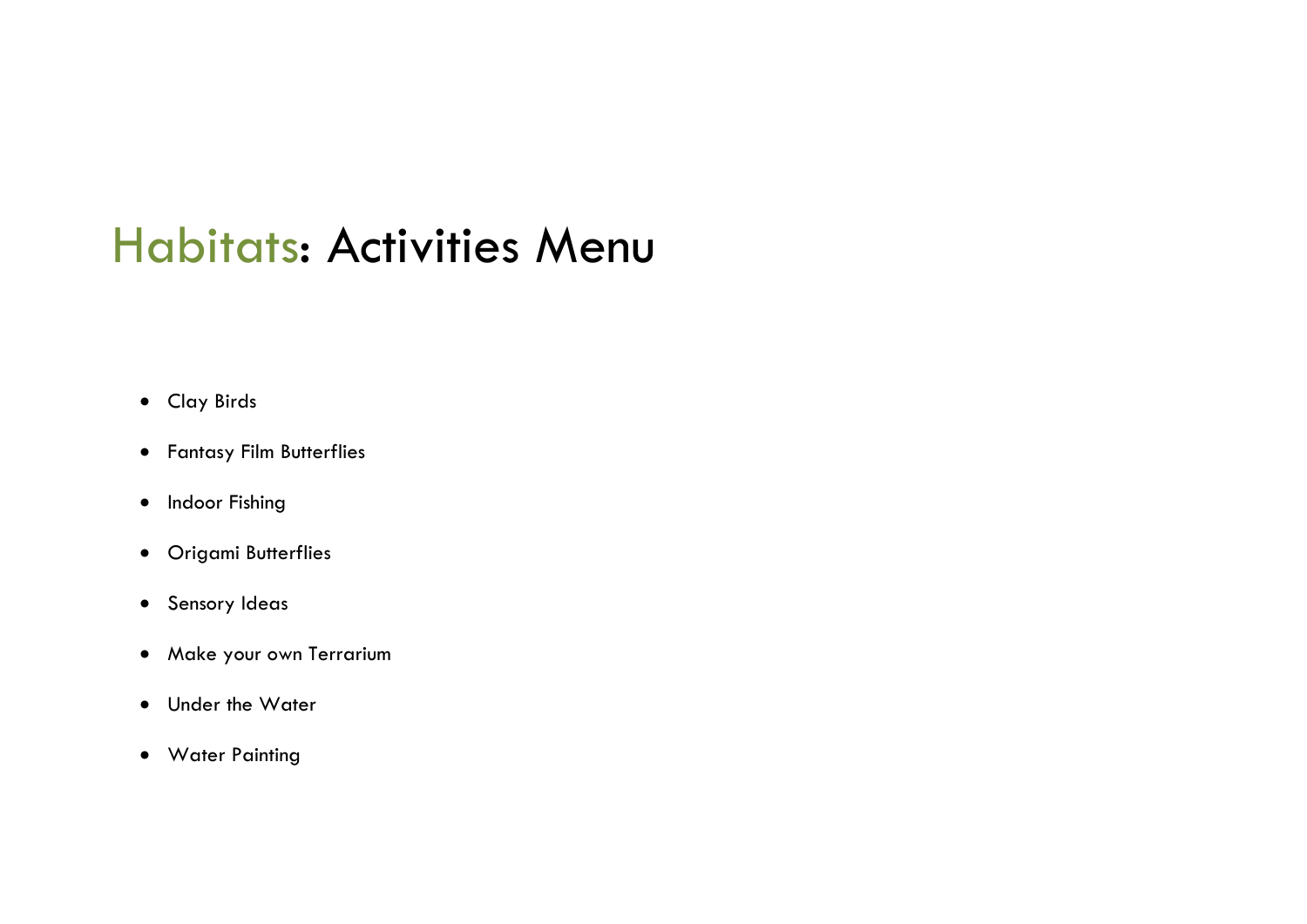# Clay Birds

### **Materials List:**

- Air-drying clay
- Cocktail sticks
- Clay tools
- Assortment of feathers

## **Instructions:**

- 1. Spend time talking about the species of birds that can be seen along the canal. Why not go on a visit and see what you can spot together? Grey Herons, song thrushes, reed buntings and kingfishers can all be found along the canal.
- 2. Using air drying clay, create a small ball in your hands.
- 3. Push down with your thumb to create a hole on top of the ball, about half way in.
- 4. Use your forefinger and thumb to pinch a small beak on one side of the ball.
- 5. And on the other side of the ball create a tail feather.
- 6. Add eyes and details using a cocktail stick.
- 7. You can add tail feathers too to your bird.
- 8. If you want to hang the birds, make a vertical hole through the clay with a cocktail stick, to put string through.
- 9. Leave the clay to set you could even paint the birds when they have dried.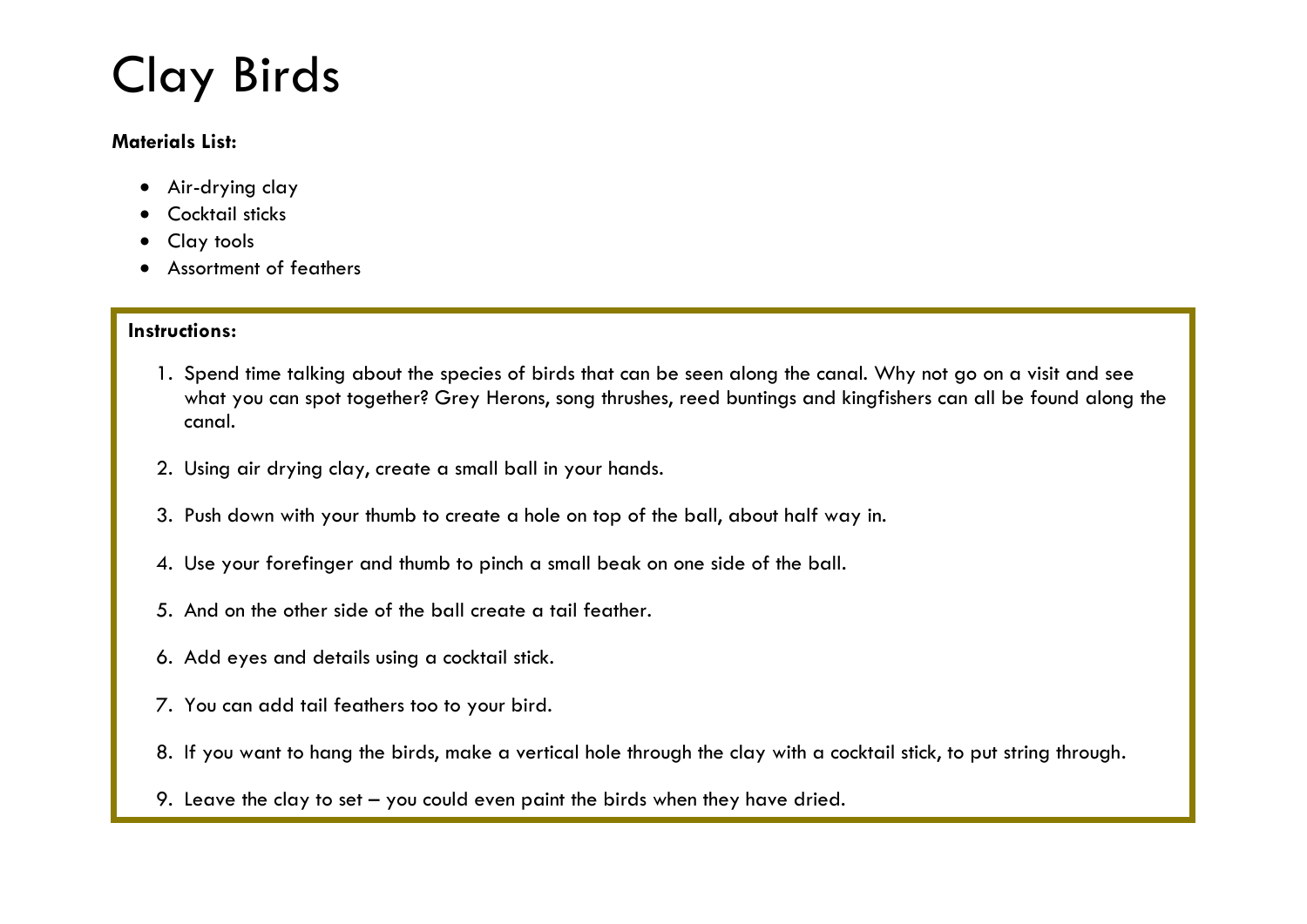## Fantasy Film Butterflies

### **Materials List:**

Fantasy Film (assortment of colours)

Thin wire

Florist Tape

Pliers

## **Instructions:**



1. Using thin wire, create 4 x hoops, around 6cm in diameter (see Fantasy Film instruction sheet for images of each step). Make these hoops into heart shapes and twist the ends so that they are solid shapes.



2. Holding the wire, scoop into the fantasy film (like you're scooping out some sugar from a sugar bowl). Hold it over the pot for around 1 minute to get rid of any drops.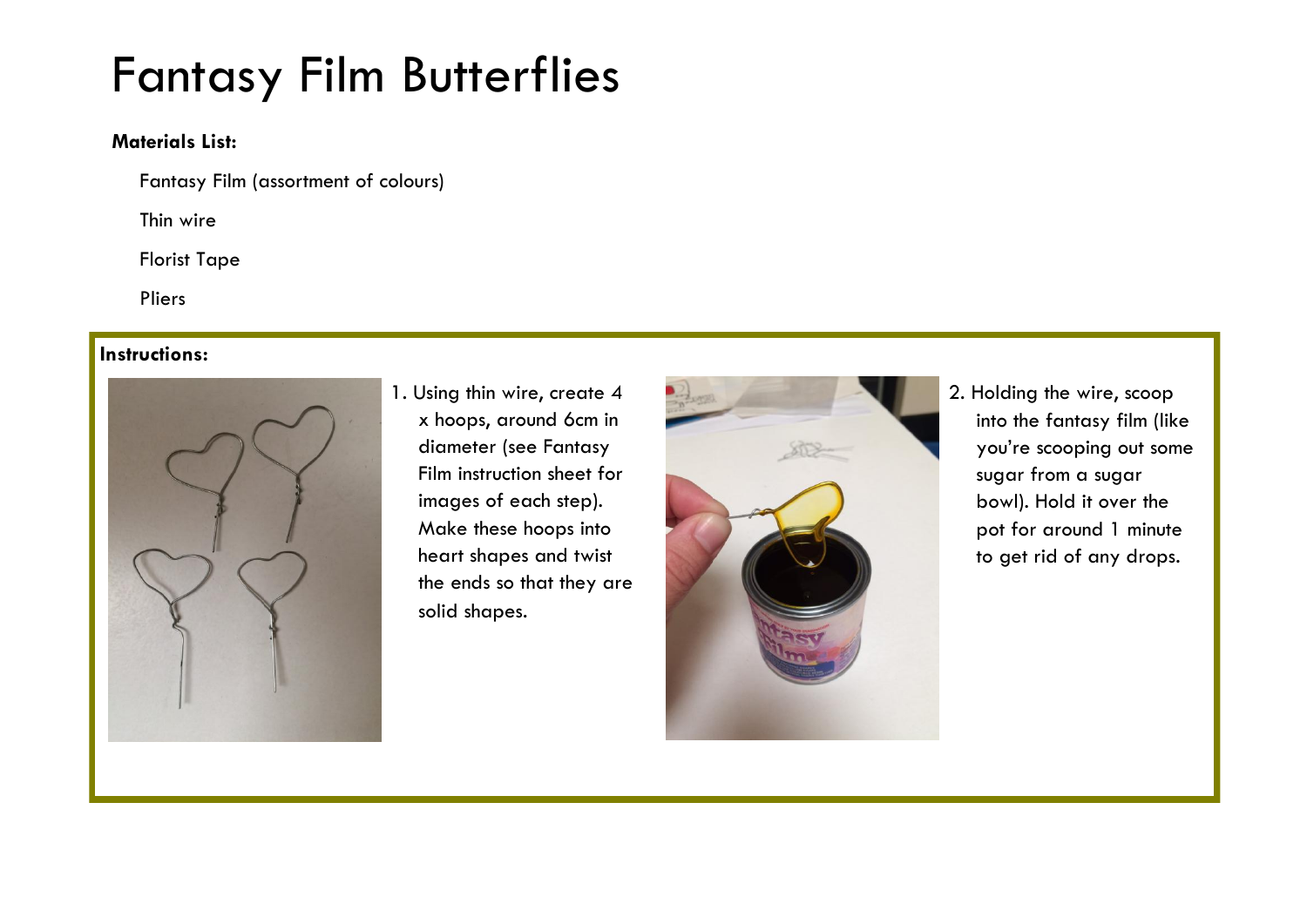

3. On an angle, put your heart shaped wire into a piece of dry oasis, polystyrene or another holder to dry for around 10 minutes.



4. Once the 4 x heart shapes are completed you can construct the final butterfly by using additional wire and florist tape.





5. Overlap the wings and secure in the middle to finish your butterfly. You could even hang them together near a window!

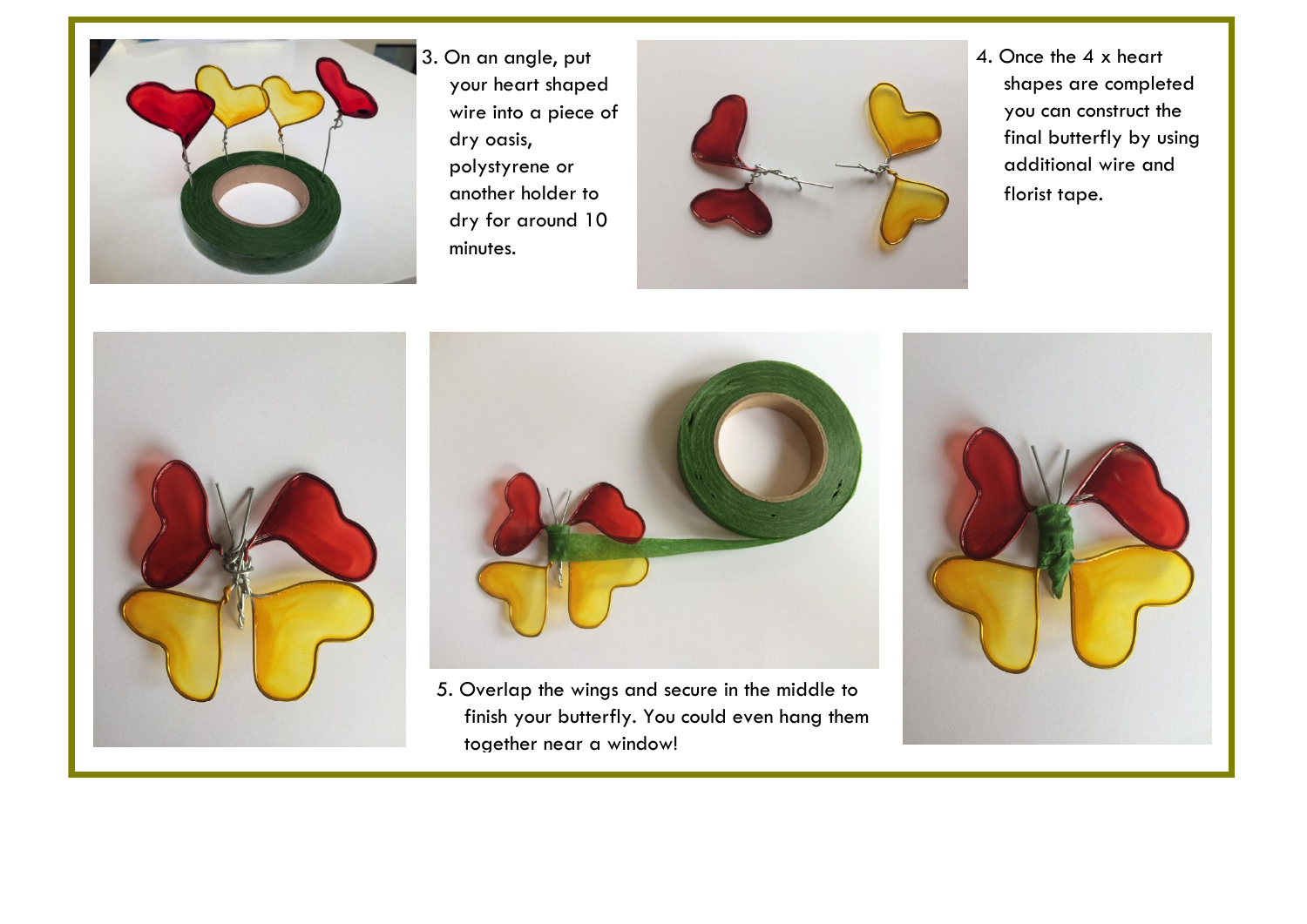# Indoor Fishing

This is a great activity for groups in shared spaces such as lounges. Why not have some water-themed music playing, such as Two Little Fishes or Yellow Submarine?

## **Materials List:**

- Water Painting (from other activity)
- White Card
- **•** Fish Template
- Scissors
- Small Magnets
- Double Sided Tape
- Wooden Dowel
- **•** String
- Coloured Pens

## **Instructions:**

- 1. If you have already done the Water Painting activity, use that as the base.
- 2. Cut out fish templates from white card.
- 3. Decorate individual fish with coloured pens.
- 4. Add magnets to the back of each fish template.
- 5. Create fishing rods from dowel and string. Make sure your magnet is attached to the end of the string.
- 6. Go indoor fishing!
	- Ask the group to fish for an 'orange fish'
	- To fish for a fish with a large tail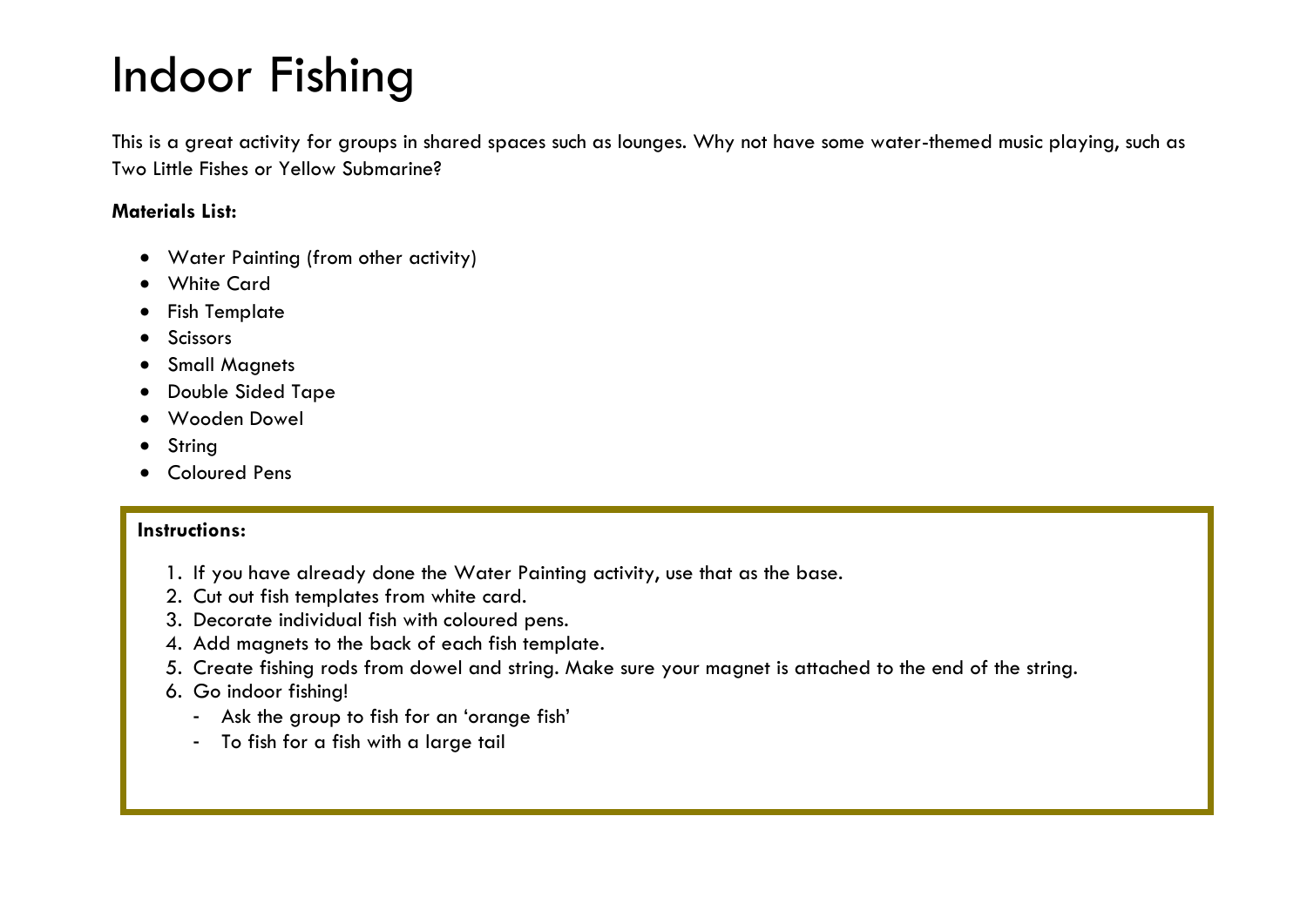# Origami Butterfly

### **Materials List:**

- A4 Coloured Paper
- Pipe cleaners Assortment of Colours **Additional Materials:**
	- See-through thread
	- Paint/Glitter Glue
	- Brushes

You could expand this activity by creating more than one butterfly and hanging these from the ceiling or window using see through thread. Once made, you could also paint and decorate the butterfly wings with paint or glitter.

## **Instructions:**

- 1. Begin by selecting two pieces of Coloured A4 Paper.
- 2. With both pieces of paper, create a zigzag, fan fold all the way down.
- 3. Once the two pieces of paper are in two strips, fold them in half, length ways.
- 4. Select which colour you would like to be the top wings of the Butterfly and which you would like as the bottom wings.
- 5. Make sure the points of the V folds are touching.
- 6. Using a Coloured pipe cleaner, attach the two sets of wings together.
- 7. Curl the additional part of the pipe cleaner into antennae.
- 8. Spread the wings and your Origami Butterfly is complete!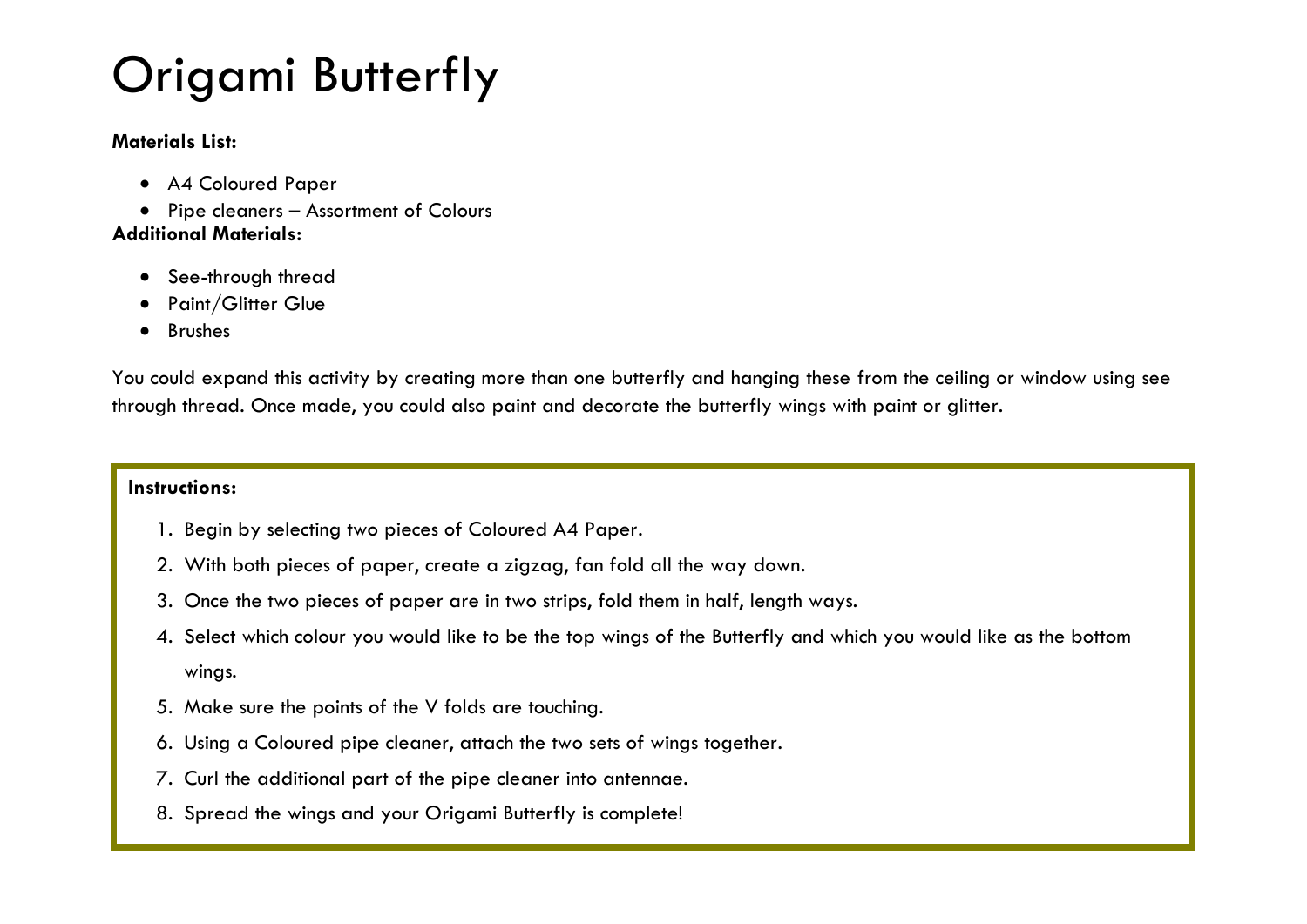# Sensory Ideas

### **Sound**

 Take a trip to the canal and record various nature sounds using the 'Mad Pad' iPad app. You could then create a soundscape based on nature along the canal.

#### **Visual**

- Take a trip to the canal and see what you can spot.
- Create a list of what has been spotted, e.g. grey heron, song thrush, butterflies etc.

#### **Touch**

- Bubbles.
- Different temperatures of water, including warm, cold and ice.
- Fish Skin.
- Feathers (Birds).

#### **Smell**

 Collect various natural materials, e.g. pine, flowers, grass and invite participants to smell them and discuss the smells, and anything it may make them think of.

#### **iPad App Ideas**

- These Apps are specifically for iPads and may not be available on other tablets.
	- Koi Pond Lite
	- Fluid 2
	- **Butterflies**
	- Mad Pad
	- Nature Scenes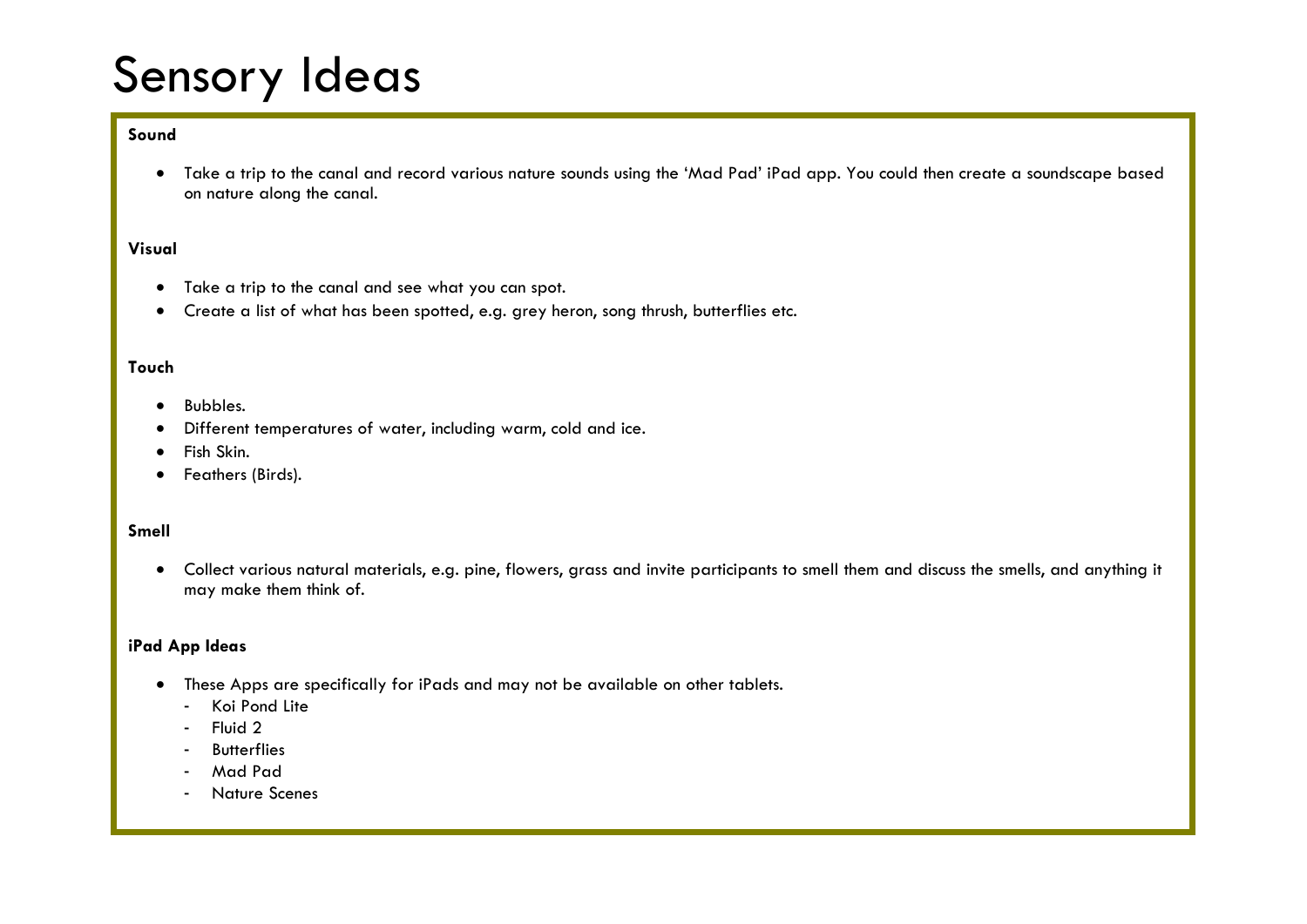# Make your own Terrarium

## **Materials**

- Terrarium Container Jars, Fish Bowls or a specific Terrarium bought container
- Stones
- Charcoal
- Moss
- Small Indoor Plants, e.g. cactus, succulents, grasses, small ferns (you will need to source these yourself)
- Other decorations if desired

This is a multi-sensory activity. All materials should be explored by using touch, smell and sound before placing in your terrarium. Why not have a trip to the Bridgewater Canal and collect objects, bring them back to put in your terrarium!

## **Instructions**

- 1. Begin by preparing your container you have chosen to use for your Terrarium. Make sure it is clean and dry.
- 2. Add about 2cm stones to your jar (for drainage).
- 3. Carefully sprinkle carbon on top of the stones, enough just to cover them (this will keep the terrarium healthy).
- 4. Carefully sprinkle a 2cm layer of soil on top of the charcoal.
- 5. Add a thin layer of moss over the soil.
- 6. Place the plants one by one in the jar, poking a hole for the roots into the layers of material. Try to make sure the layers don't get mixed up.
- 7. Add any stones, twigs or other decorations to finish the overall look of the terrarium.

 $\mathbb{R}^n$  . Will down the glass, secure the glass, secure the lid (if  $\mathbb{R}^n$  ), and  $\mathbb{R}^n$  is complete.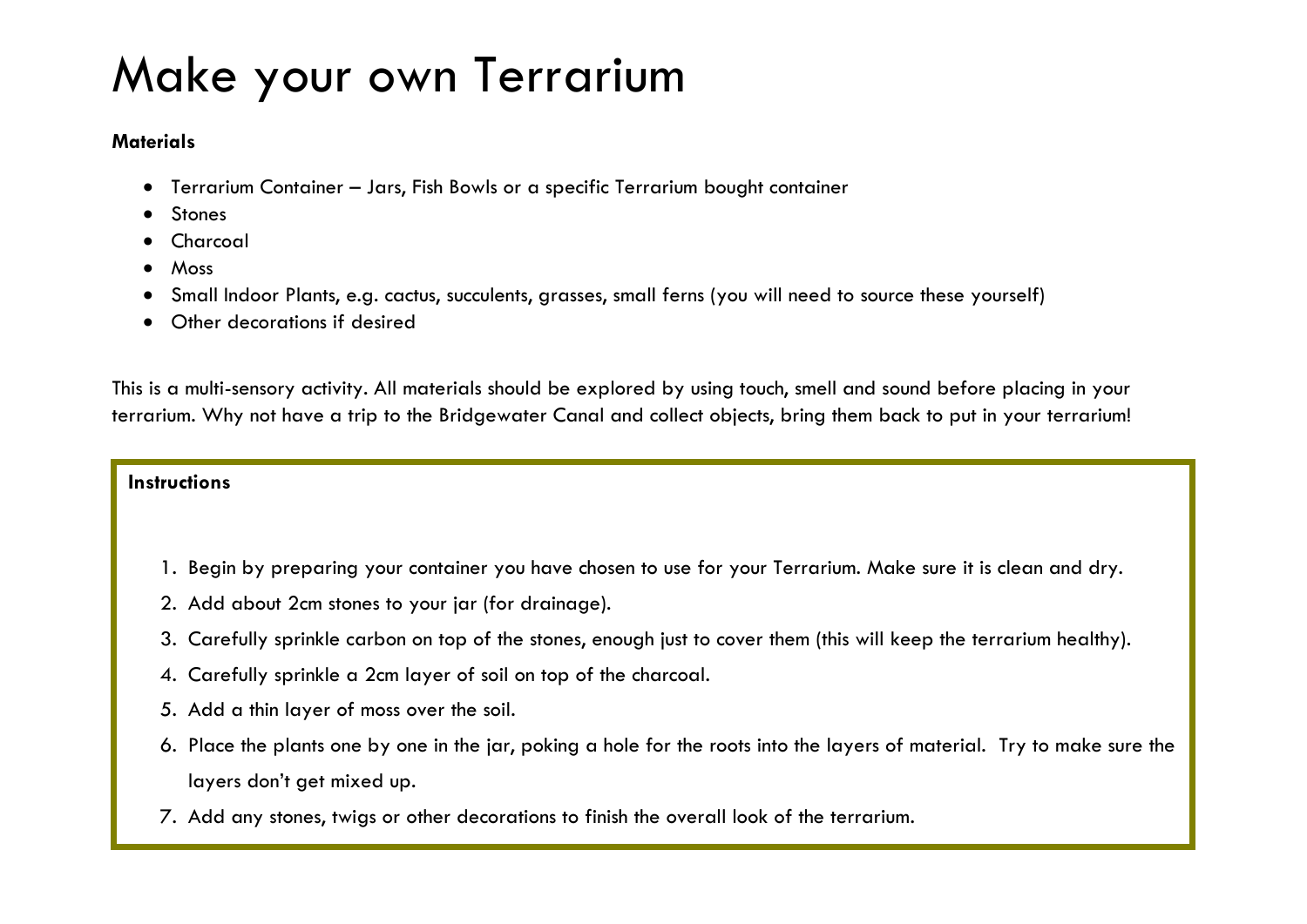

## **Caring for your Terrarium**

- Over time, monitor your terrarium's water needs based on how dry the soil is. For terrariums with closed lids, if water is dripping down from the top, open the lid to let some evaporate. Likewise, you may need to add more if it looks parched. You shouldn't need to water them very often.
- If leaves die or wilt, remove them from the terrarium immediately to maintain the health of the little eco system. If an entire plant dies, take it out.
- Don't place in direct sunlight. Remember that these are essentially little greenhouses and direct sunlight through the glass will trap heat and scorch the plants. Place in indirect light for best results.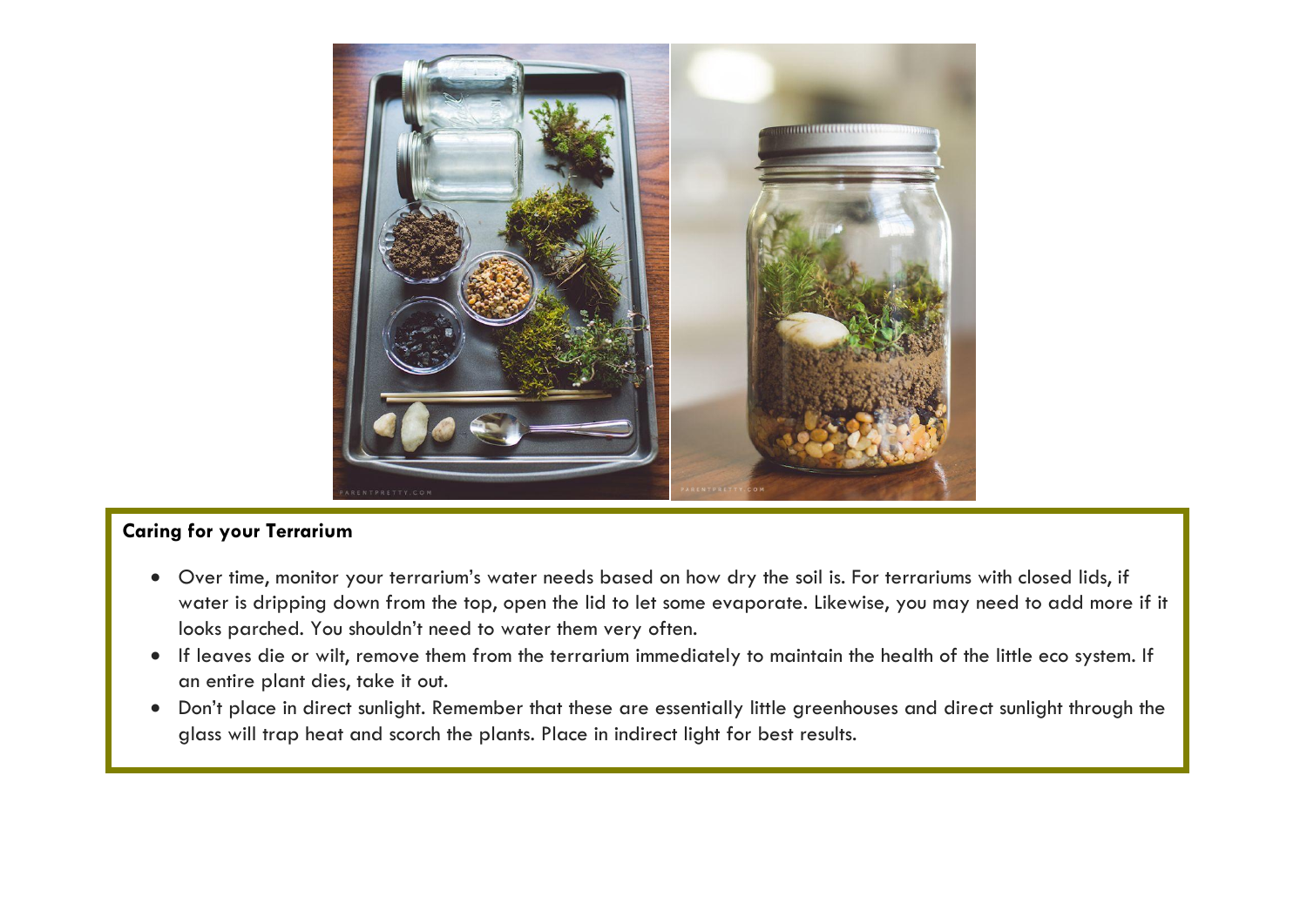## Under the Water

## **Materials**

- **•** Plastic Water Bottle
- Food Colouring Selection of colours
- Decorations, such as Gems, Glitter, Grass, Miniature under the water pieces
- Vegetable Oil

This activity would complement the 'Water Painting' activity and you could explore water through creating a sensory water bottle before painting. Once made, this bottle can be used as a sensory activity in itself.

## **Instructions**

- 1. Choose a water bottle any size or colour.
- 2. Fill your water bottle about 2/3 full with water.
- 3. Add some food coloring of your choice.
- 4. Add your decoration (glitter, gems, jewels, beads, sequins, etc.)
- 5. Add vegetable oil to the remaining volume of the bottle.
- 6. Fasten lid tightly.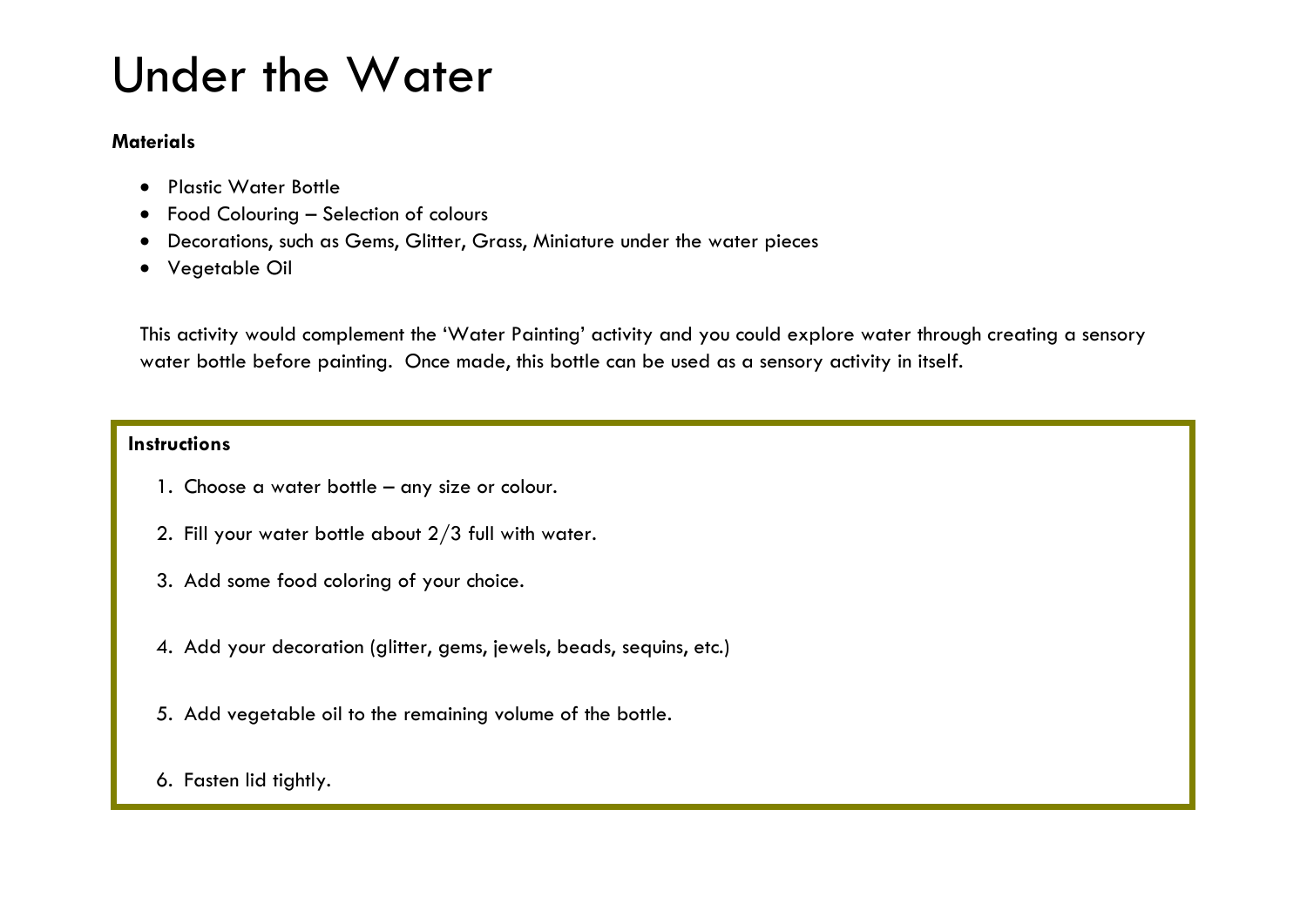## Water Painting

### **Materials**

- Backing Paper you can choose the size you would like to work to
- Variety of mark making items including oil pastels, pastels, pencil crayons, paints, sharpies and inks.
- Brushes, sponges and sandpaper
- Masking tape

This activity can be for a group or one to one activity. To encourage participants to feel free and expressive to make marks, why not use bamboo sticks and attach the mark making items on with masking tape, taping the paper to the floor, so they paint or draw at arm's length.

## **Instructions**

- 1. Roll out and tape down your length of paper.
- 2. Present a variety of medium in 'water' colours, such as blues and greens, or the orange of the Bridgewater Canal!
- 3. Play sounds of water and get the group to respond by drawing the water. You may want to describe the following and make marks that represent them using different implements:
	- Soft / hard water
	- Rough / smooth water
	- Deep / shallow water
- 4. To conclude, discuss the water painting, and what each member of the group can see. This abstract painting can be used for the background of the Indoor Fishing activity.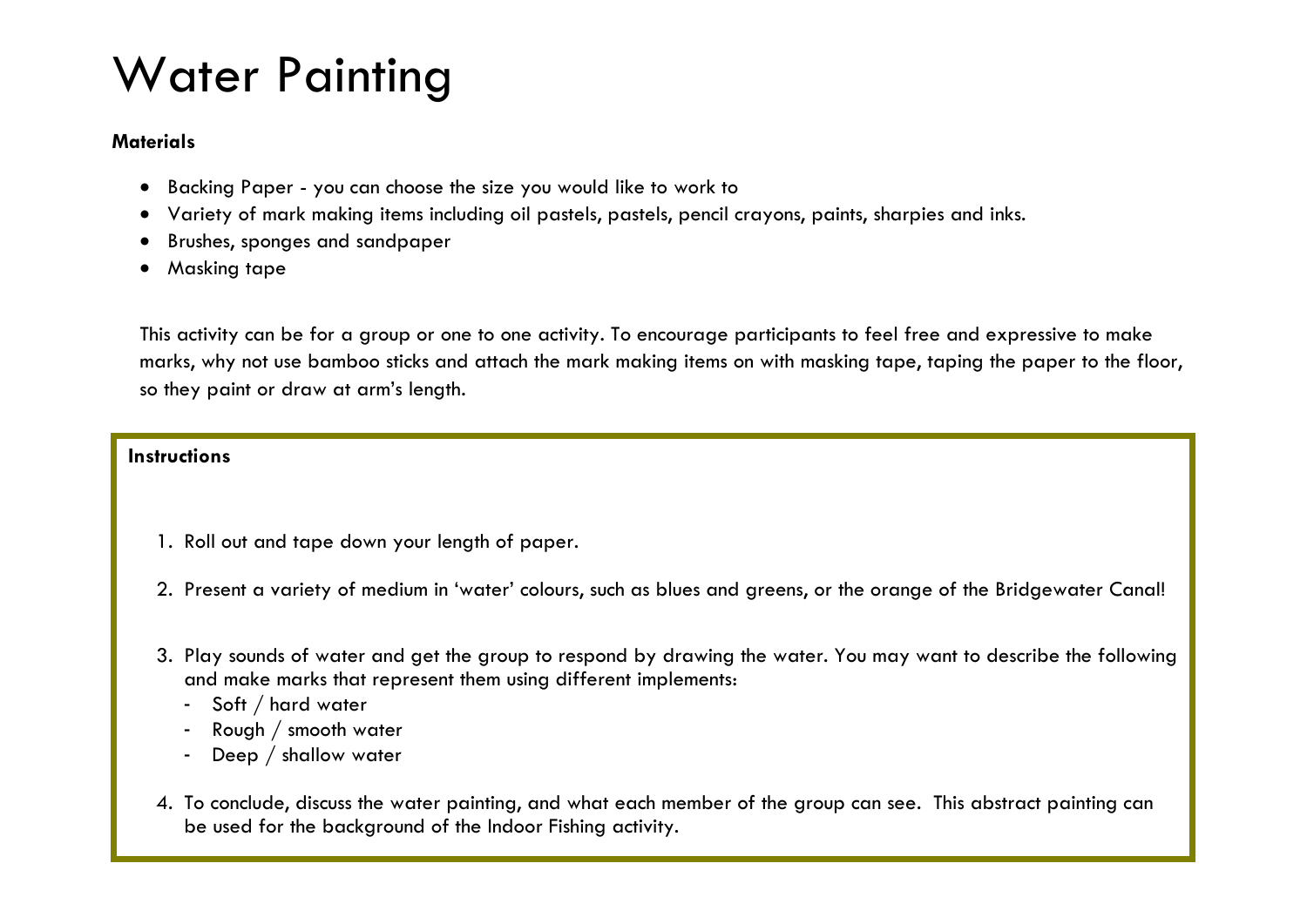